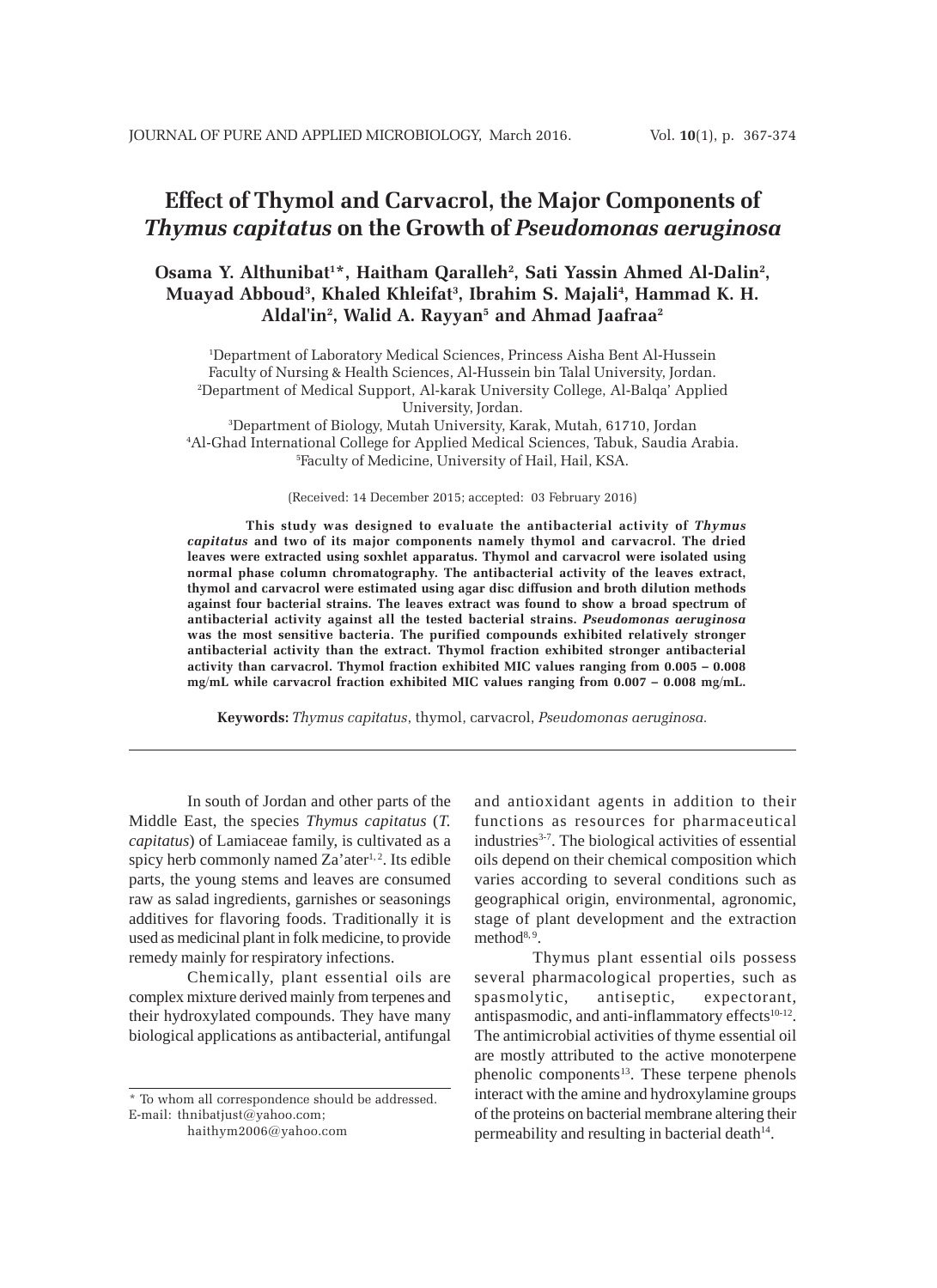Parallel to the decline in antibiotic discovery, the problem of antibiotic resistant microbes was emphasised. Usually, most common resistant bacteria in hospitals are *Staphylococcus aureus*, *Enterococci* and gram-negative rods, including the *Enterobacteriaceae* and *Pseudomonas aeruginosa*15. The *Pseudomonas aeruginosa* (*P. aeruginosa*) is an opportunistic pathogen causing life threatening infections and septic mortality in burn patients particularly when nosocomially acquired<sup>16</sup>. Furthermore, in burn population there is great risk for the transmission of resistance from one species of *Pseudomonas* to another as well as to other gram-negative organisms including *Enterbacter* sp., *Acinetobacter* sp., and *Escherichia coli*17. Because of the multi-resistant potential, *P. aeruginosa* strain has adopted high virulence ability and limited susceptibility to antimicrobial agents which render the treatment of this opportunistic infection very complicated $18$ . Numerous medicinal plants are utilized as antimicrobial crude drugs or sources for novel compounds with anti-microbial activity that can kill antibiotic-resistant bacterial strains by alternative modes of action $19$ .

In a preliminary work, we have shown previously that the ethanol but not aqueous extract of leaves from Jordanian *T. capitatus* exhibited broad spectrum antibacterial activities<sup>20</sup>. The present work was undertaken to assess the antibacterial potential of purified essential oil components including thymol and carvacrol from this herb species against the multi-drug resistant strain *P. aeruginosa* isolated from burn patients. Such antibacterial activity towards the opportunistic bacteria was compared with certain Gram positive and Gram negative strains.

### **MATERIALS AND METHODS**

#### **Plant materials**

Collective samples of the aerial parts from *Thymus capitatus* growing wild in south district of Jordan were cultivated during summer season. The taxonomic identification of *T. capitatus* was characterized at the department of biology, Mutah University - Jordan. The plant leaves were separated from the stem, and subjected to soxhlet extraction. **Extraction**

The finely ground sample (15 g) of *Thymus*

J PURE APPL MICROBIO*,* **10**(1), MARCH 2016.

*capitatus* leaves was extracted with ethanol using Soxhlet apparatus for 24 h. The mixture was filtered and dried using a rotary evaporator. The final dried materials were stored in labelled sterile bottles and kept as aliquots until it was used.

## **Isolation of thymol and carvacrol**

The ethanol extract of *T. capitatus* leaves was suspended in a diluted solution of 100 ml pure toluene according to Pothier *et al.*22. The standard solutions for thymol and carvacrol were prepared using 96% ethanol (1 mg per 1ml). The suspensions were mixed by vortex and filtrated through sterile syringe filter with 0.2-0.45µm.

In order to determine the best mobile phase, several mixture of hexane–ethyl acetate or toluene–ethyl acetate were prepared and evaluated using TLC. Spots and bands on TLC plats were visualized by UV irradiation (254 and 366 nm). Rf was determined by dividing the Distance travelled by spots (mm) on the distance travelled by solvent front (mm).

The isolated thymol and carvacrol were identified by comparing their Rf with the Rf of the standard thymol and carvacrol (purchased from Sigma). They were identified also by comparing their lambda max (λ) with the lambda max (λ) of the standard thymol and carvacrol. Lambda max (λ) was determined using Spectrophotometer from 200-400 nm. The  $\lambda_{\textrm{\tiny{thymol}}}$  and  $\lambda_{\textrm{\tiny{caryacrol}}}$  were 292 and 288, respectively.

### **Chromatography**

The isolation of thymol and carvacrol were done using normal phase column chromatography. The stationary phase (Silica gel 70-230 mesh) was packed in a glass column (5 cm x 1.5 m) and eluted with toluene–ethyl acetate (99:1 to 95:5, 90:10 to 70:30). The eluent was collected in fractions of 1 mL. The chemical profile of each fraction was evaluated using thin-layer chromatography (TLC) and visualized with UV (254 nm and 365 nm). The Rf for each fraction was determined and the similar fractions were collected to give 25 fractions (F1-F25). Comparing with the R*f* of the standard thymol (R*f* 48) and carvacrol (R*f* 45), and by using lambda max, fractions that contains thymol and carvacrol were companied together. Sub-fraction contains thymol and carvacrol was further purified using normal phase column chromatography eluted with toluene–ethyl acetate (90:10 then 93:7). The fractions were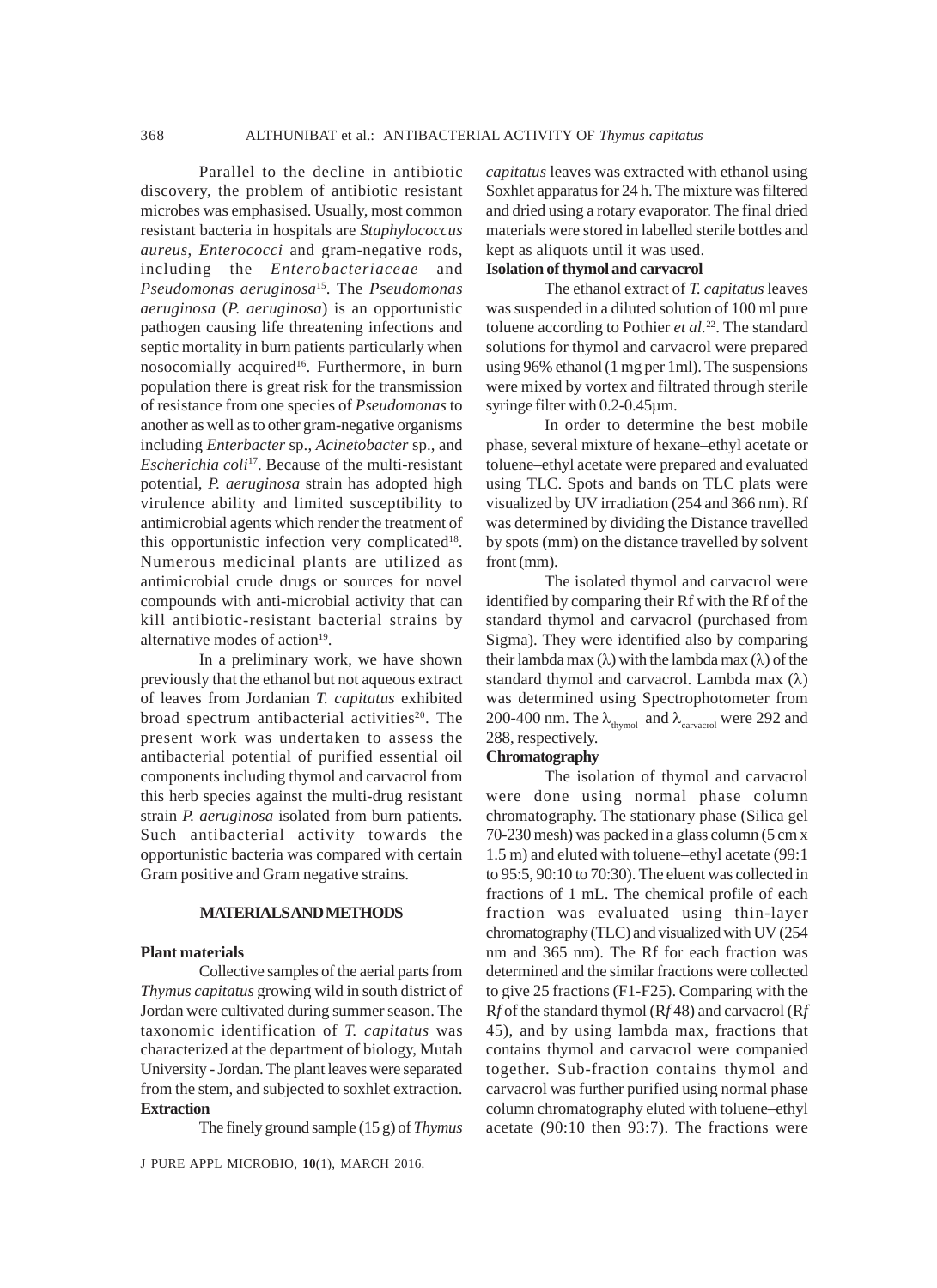collected in 0.5 mL and the similar fractions were companied together to yield thymol fraction and carvacrol fraction.

# **Antimicrobial activity**

## **Microorganisms**

The test bacterial strains *Escherichia coli, Enterobacter aerogenes* and *Staphylococcus aureus* were obtained from the Dr. Khaled Khleifat (Department of Biology, Mu'tah University (Jordan)). Their morphological characteristics were re-verified and their biochemical identity was verified using the REMEL kit (RapIDTM ONE and RapID TM NF plus systems) procedure by Dr. Khaled Khleifat. While *Pseudomonas aeruginosa* was obtained from Mr. Amjed Al-Tarawneh. Later on *P. aeruginosa* was isolated clinically from hospitalized infected burn patients. The isolated *P. aeruginosa* was characterized by using Api 20 NE testing system by Mr. Amjed AlTarawneh. The test organisms were sub-cultured at 37°C and maintained on nutrient agar media.

### **Disc diffusion method**

The essential oil extract or the standard or the isolated thymol and carvacrol were dissolved in 10 % aqueous dimethyl sulfoxide (DMSO). The samples were filtrated through sterile syringe filter with 0.2 - 0.45 mili-pore. An inoculum containing 106 bacterial cells/ml was spread on nutrients agar plats. Then sterile filter papers (6 mm diameter) containing the tested samples were laid down on the surface of inoculated agar plate together with a negative control. The plates were incubated for 24 h at 37°C and the zone of bacterial growth inhibition was measured as millimeter diameter $23$ . **Minimum Inhibitory Concentration and Minimum Bactericidal Concentration**

Minimum Inhibitory Concentration (MIC) was performed as previously described<sup>24</sup> with some modification. MIC was measured by determining the smallest amount of extract, the isolated thymol or carvacrol, the standard thymol or carvacrol or standard antibiotic needed to inhibit the growth of a test microorganism. Using 50 mL flasks and nutrient broth containing different concentrations of the samples or solvent control and the test microorganism (107 CFU/mL) were incubated at 37°C. After 24 h incubation periods, the turbidity was measured at 600 nm.

The MBC was determined by transferring and spreading the treated culture broth of the sample containing the concentrations equal to and higher than the MIC on agar plates. MBC was interpreted as the plate that showed no growth at all after incubation at 37°C for 24h.

### **RESULTS AND DISCUSSION**

Tawaha and Hudaib<sup>21</sup> showed that the main components of the essential oils of the *Thymus capitatus* leaves collected from Jordan were pcymene (11.8 %), borneol (2.7 %), carvacrol (37.3 %) and caryophyllene oxide (1.6 %), and the lowest contents of γ-terpinene  $(3.7 %)$ , thymol  $(26.0 %)$ , and β-caryophyllene (2.5 %). Regarding the previously reported chemical composition of *T. capitatus* essential oil elsewhere, Bounatirou *et al.,*<sup>2</sup> showed that the main components of the oils were oxygen-containing phenolic monoterpenes, carvacrol and thymol in Tunisian *T. capitatus*. Recently, carvacrol (68.19%) and thymol (12.29%) were found to be the main compounds of the Libyan *T. capitatus* essential oil7 . Cosentino *et al*.,25 reported that *T. capitatus* from Italy contains thymol and p-cymene as major components of its essential oil. Mkaddem and co-authors<sup>26</sup> reported thymol (89.06%) as a major component of *T. capitatus* Hoff. et Link. essential oil followed by p-cimene (5.04%) and γ-terpinene (3.19%). The composition of essential oils from a particular species of plant can differ between harvesting seasons and between geographical sources $27$ .

In this study, the isolation of thymol and carvacrol from *T. capitatus* was performed using normal phase chromatography. Based on the literature, several trails were performed to isolate thymol and carvacrol using variable mobile phase. Tabanca and co-authors<sup>28</sup> reported the purification of thymol and carvacrol using column chromatography eluted with n-hexane-ethyl acetate (100:0 to 70:30). In another study, thymol and carvacrol were purified successfully using normal phase column chromatography eluted with different proportional of hexane-toluene, tolueneethyl acetate and ethylacetate-ethanol<sup>29</sup>. In this study, toluene–ethyl acetate (90:10 then 93:7) was found to be the most suitable mobile phase to separate thymol and carvacrol $^{22}$ .

The antimicrobial activities of extract, thymol and carvacrol fractions and the standard thymol and carvacrol were qualitatively and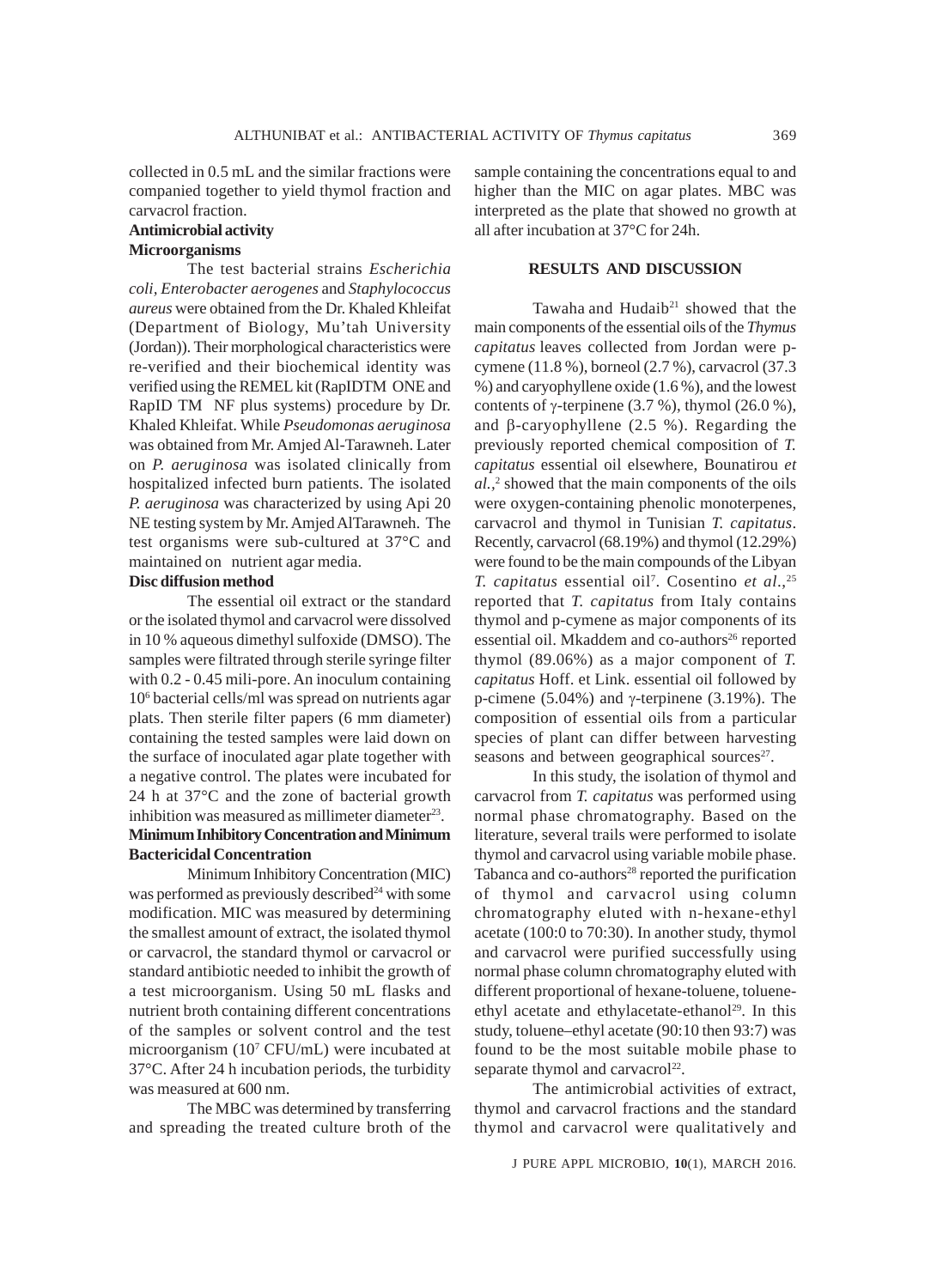quantitively assessed using disc diffusion method and MIC and MBC.

In this study, *T. capitatus* leaves extract exhibited broad spectrum activity as it was successfully inhibited the growth of all tested microorganism with varying degree (table 1). Results of the disc diffusion method showed that *P. aeruginosa* was the most sensitive strain (22 mm) followed by *S. aureus, E. aerogenes* and *E. coli*.

Thymol and carvacrol fractions and the standard thymol and carvacrol exhibited similar manner of inhibition as *P. aeruginosa* was the most sensitive strain followed by *S. aureus*, *E. aerogenes* and *E. coli*. The purified compounds exhibited relatively stronger antibacterial activity than the extracts. In general, the results also showed that there were no significant differences between thymol and carvacrol fractions and the standard thymol and carvacrol. The inhibition zones for P. aeruginosa were 22 and 23 for thymol fraction and

standard thymol, respectively, and they were 19 and 22 for carvacrol fraction and standard carvacrol, respectively.

Quantitative analysis for the tested samples was evaluated using MIC and MBC (Table 2). The results of inhibition zone were reflected in lower MIC values. In most cases, the MIC was close to the MBC, indicating a strong antibacterial action of the tested samples. Again, *P. aeruginosa* was the most sensitive strain. Thymol exhibited stronger antibacterial activity than carvacrol. Thymol fraction exhibited MIC values ranging from 0.005 – 0.008 mg/mL while carvacrol fraction exhibited MIC values ranging from 0.007 – 0.008 mg/mL.

In this study, the ethanol extract of *T. capitatus* leaves produced positive antimicrobial activities against the multiresistant strain of *P. aeruginosa*. This plant extract also showed broad spectrum antibacterial activity towards the Gram positive bacterial strain *S. aureus* and the Gram

| Table 1. Antibacterial activity using Disc Diffusion Method $(20 \mu g/disc)$ |  |  |  |  |  |  |  |  |
|-------------------------------------------------------------------------------|--|--|--|--|--|--|--|--|
|-------------------------------------------------------------------------------|--|--|--|--|--|--|--|--|

| Bacteria      | Inhibition zone (mm) |          |           |          |           |               |  |
|---------------|----------------------|----------|-----------|----------|-----------|---------------|--|
|               | Extract              | Fraction |           | Standard |           | Ciprofloxacin |  |
|               |                      | thymol   | carvacrol | thymol   | carvacrol |               |  |
| E. coli       | 14                   | 19       | 18        | 19       | 18        | 25            |  |
| E. aerogenes  | 15                   | 22       | 20        | 23       | 21        | 25            |  |
| P. aeruginosa | 22                   | 28       | 19        | 28       | 22        | 26            |  |
| S. aureus     | 18                   | 26       | 25        | 26       | 24        | 25            |  |

**Table 2.** MIC and MBC (mg/mL)

| Organisms     | Fraction<br>Thymol |        | Carvacrol |        | Standard<br>Thymol |        | Carvacrol |        |
|---------------|--------------------|--------|-----------|--------|--------------------|--------|-----------|--------|
| E. coli       | 0.008              | >0.008 | 0.008     | >0.008 | 0.0075             | >0.008 | 0.008     | >0.008 |
| E. aerogenes  | 0.01               | >0.013 | 0.008     | >0.008 | 0.0075             | 0.013  | 0.008     | >0.008 |
| P. aeruginosa | 0.005              | 0.0055 | 0.007     | 0.0073 | 0.005              | 0.0055 | 0.0065    | 0.0073 |
| S. aureus     | 0.0065             | 0.0066 | 0.007     | 0.0075 | 0.006              | 0.0066 | 0.006     | 0.0075 |

negative strains *E. aerogenes* as well as *E. coli*, but the growth inhibition was less strong than the inhibition observed with *P. aeruginosa.*

Our finding on the antibacterial activities of *T. capitatus* cultivated from south of Jordan is different from the antibacterial activities observed with other geographical species of this plant which either displayed weak or insignificant growth

inhibition against *P. aeruginosa*25, 30, 31. Several studies pointed to possible differences in antibacterial and antioxidant activities among thymus species collected from various geographical regions $27, 32$ .

In present work, primarily thymol fraction had the strongest antimicrobial action against *P. aeruginosa*. The potency of thymol antibacterial

J PURE APPL MICROBIO*,* **10**(1), MARCH 2016.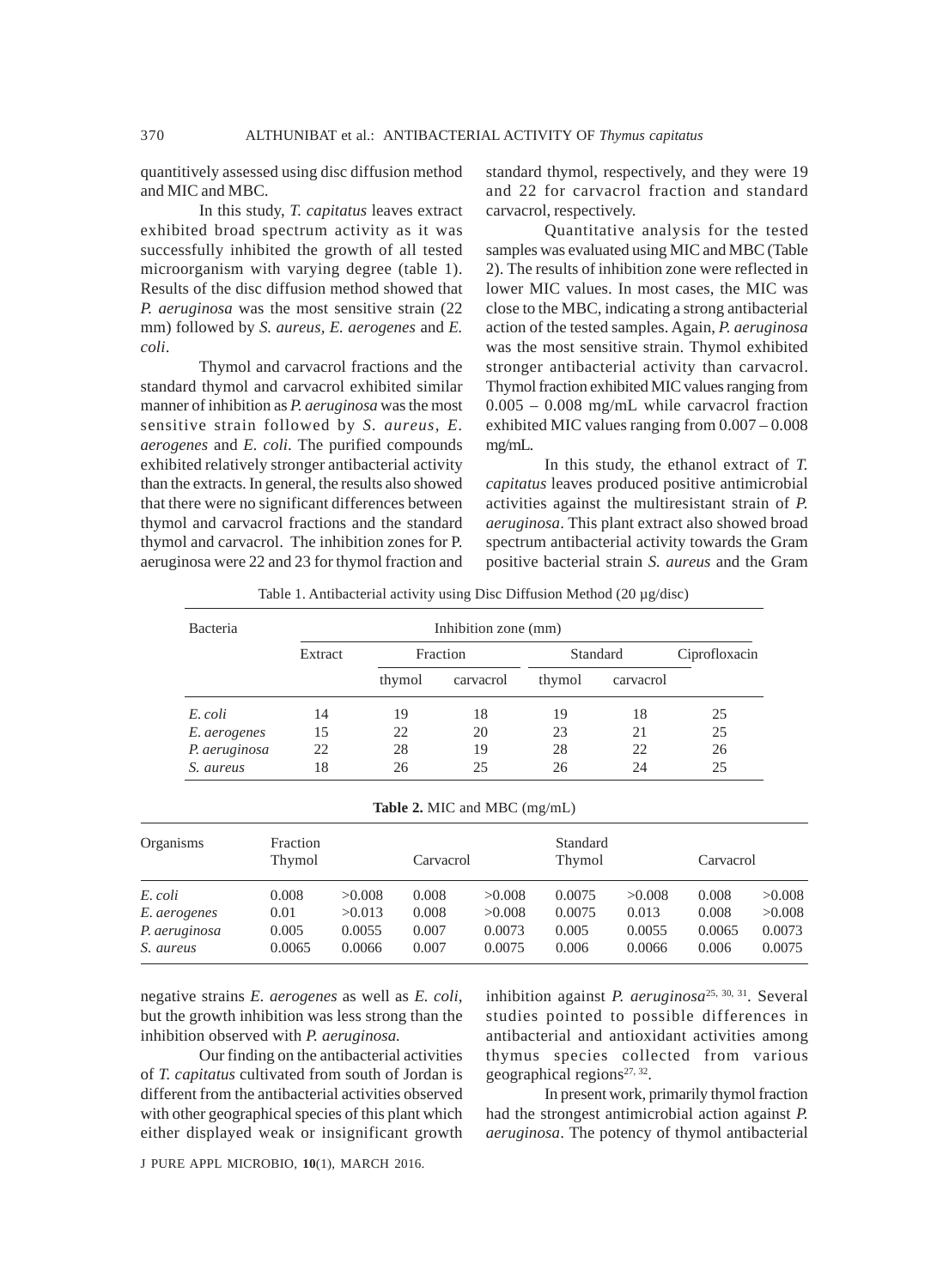activities was indicated by the extremely low MIC and MBC values. A previous report showed that 96% of the *P. aeruginosa* inhibition by oregano oil can be attributed to the combined effect of hydroxylated monoterpenes while the remaining 4% of bacterial inhibition comes from the other oil components<sup>33</sup>. In fact, the general antibacterial activities of thyme oil are believed to be mediated by the combined actions of their thymol and carvacrol phenolic constituents<sup>31, 34</sup>. These two hydroxylated monoterpenes are capable of disintegrating the outer membrane of *P.*  $aeruginosa^{33}$  as well as other bacterial strains<sup>33, 35</sup>. The hydrophobicity of the aromatic ring is an important characteristic of these phenolic components, which enable them to expand and partition the lipids of bacterial cell membrane<sup>35-37</sup> causing leakage of critical molecules and ions that eventually lead to cell death<sup>38</sup>. Also, the benzene hydroxyl group and the delocalized electrons of aromatic ring provide further support to their membrane permeating function<sup>37</sup>.

Despite the similarity in mechanism of antibacterial action between thymol and carvacrol isomers, their modes of interaction with the bacterial membrane seem to be different. It was observed previously that the position of hydroxyl groups in the phenolic molecule causes distinctive influence on thymol and carvacrol inhibition power against acetylcholinesterase enzyme39 or the growth of *Bacillus cereus*37. Considering that the interaction of these hydroxylated phenolic compounds with the bacterial cell membrane is protein mediated<sup>14</sup>, it is feasible to emphasize the critical role that can be played by the monoterpene hydroxyl group in their affinity of interaction with the bacterial membrane. In accordance with this observation, we detected a difference in the inhibition strength between purified thymol and carvacrol against various bacterial strains including *P. aeruginosa*.

Very few crude essential oils that were reported to exhibit an effective antibacterial activities towards *P. aeruginosa*11,28,34. However, the majority of plant essential oils proved to have either negative or insignificant inhibition effect on this particular pathogenic bacteria though they showed broad spectrum effect against other bacterial strains like Gram positive *S. aureus* and Gram negative *E. coli* <sup>5, 6, 31, 40-44. Regardless, of</sup>

their plant origin those positively active essential oils against *P. aeruginosa* are predominantly characterized by having rich thymol chemotype. In contrast those essential oils with little or negative *P. aeruginosa* inhibition seem to possess carvacrol as prevalent chemotype.

Our data showed that the multiresistant strain *P. aeruginosa* is more vulnerable to the purified thymol or carvacrol monoterpenes than to the *T. capitatus* extract. Nascimento *et al*.,45 reported on eugenol as the principle component of lemon-palm extract, being 10 times more lethal against the growth of *K. pneumoniae* than the plant extract mixture. This lethal action of eugenol was abolished when it was mixed with cinnamic acid. Also, the inhibition of *S. aureus* by thymol and carvacrol oregano essential oil was found to be reduced due to interference from other components in the plant mixture<sup>33</sup>. Altogether these observations suggest a significant difference between the antibacterial efficiency of free individual thymol or carvacrol compounds compared with their *in situe* activity within the plant mixture, which seem to have more impact on carvacrol than on thymol actions. This limitation in antibacterial efficiency might be ascribed to the low affinity of carvacrol for interacting with the *P. aeruginosa* membrane, which was more pronounced when this monoterpene is present within the plant mixture than when it is present freely. Further work is still needed to verify the significance of this weak interaction between carvacrol and *P. aeruginosa* membrane**.** Also, to find out if the weakness is due to a decrease in the ratio of thymol to carvacrol in the plant mixture or the result of a major antagonistic in sensitization on carvacrol from other components in the mixture.

In conclusion, the *Thymus capitatus* active components thymol and carvacrol proved to have the potential as an effective alternative treatment against the multiresistant strain of *P. aeruginosa* that may cause opportunistic infection in thermal injury patients.

### **ACKNOWLEDGMENTS**

Support for this study was given by Mu'tah University, Jordan. The authors would like to thank the staff of Department of Medical Support, Al-karak University College, Al-Balqa'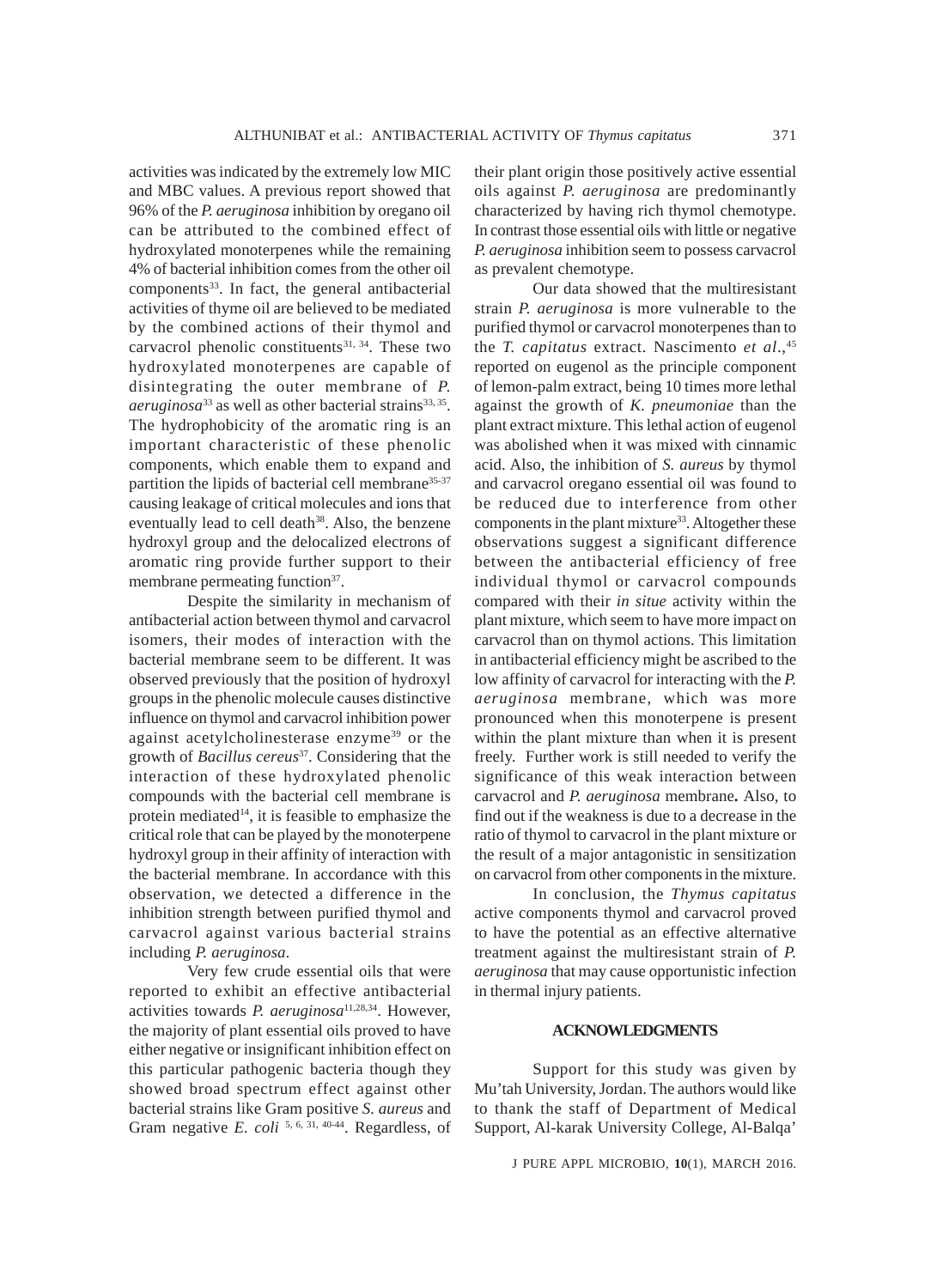Applied University, Jordan, for their hospitality and kind assistance during the preparation of this manuscript.

### **REFERENCES**

- 1. Tukan, S. K., Takruri, H. R., & al-Eisawi, D. M., The use of wild edible plants in the Jordanian diet. *International journal of food sciences and nutrition*,1998; **49**(3): 225-235.
- 2. Bounatirou, S., Smiti, S., Miguel, M. G., Faleiro, L., Rejeb, M. N., Neffati, M., Costa, M. M., *et al.,* Chemical composition, antioxidant and antibacterial activities of the essential oils isolated from Tunisian Thymus capitatus Hoff. et Link. *Food Chemistry*, 2007; **105**(1): 146-155.
- 3. Dorman, H. J., & Deans, S. G., Antimicrobial agents from plants: antibacterial activity of plant volatile oils. *Journal of applied microbiology*, 2000; **88**(2): 308-316.
- 4. Goren, A. C., Bilsel, G., Bilsel, M., Demir, H., & Kocabaº, E. E., Analysis of essential oil of Coridothymus capitatus (L.) and its antibacterial and antifungal activity. *Z Naturforsch C*, 2003; **58**(9-10): 687-90.
- 5. Perumal Samy, R., & Gopalakrishnakone, P., Therapeutic potential of plants as anti-microbials for drug discovery. *Evidence-based Complementary and Alternative Medicine*, 2010; **7**(3): 283-294.
- 6. Bouhdid, S., Skali, S., Idaomar, M., Zhiri, A., Baudoux, D., Amensour, M., & Abrini, J., Antibacterial & antioxidant activities of Origanum compactum essential oil. *African Journal of Biotechnology*, 2008; **7**(10), 1563- 1570.
- 7. Džamiæ, AM, Nikoliæ, BJ, Giweli, AA, Mitiæ-Æulafiæ, DS, Sokoviæ, MD, Ristiæ, MS, Kneževiæ-Vukèeviæ, JB1, Marin, PD., Libyan Thymus capitatus essential oil: antioxidant, antimicrobial, cytotoxic and colon pathogen adhesion-inhibition properties. *J Appl Microbiol.* 2015; **119**(2): 389-99
- 8. Goodner, K. L., Mahattanatawee, K., Plotto, a, Sotomayor, J. a, & Jordán, M. J., Aromatic profiles of Thymus hyemalis and Spanish T. vulgaris essential oils by GC-MS/GC-O. *Industrial Crops and Products*, 2006; **24**(3): 264-268.
- 9. Casiglia, S. , Bruno, M, Scandolera, E., Senatore, F, Senatore, F., Influence of harvesting time on composition of the essential oil of *Thymus capitatus* (L.) Hoffmanns. & Link. growing wild in northern Sicily and its activity on microorganisms affecting historical art crafts.

J PURE APPL MICROBIO*,* **10**(1), MARCH 2016.

*Arabian Journal of Chemistry* (2015): doi:10.1016/j.arabjc.2015.05.017

- 10. Ismaili, H., Sosa, S., Brkic, D., Fkih-Tetouani, S., Ilidrissi, a, Touati, D., Aquino, R. P., et al., Topical anti-inflammatory activity of extracts and compounds from Thymus broussonettii. *The Journal of pharmacy and pharmacology*, 2002; **54**(8): 1137-1140.
- 11. Rasooli, I., & Mirmostafa, S. A., Antibacterial properties of Thymus pubescens and Thymus serpyllum essential oils. *Fitoterapia*, 2002; **73**(3): 244-250.
- 12. Martí, D., Villagrasa, V., Martinez-Solís, I., Blanquer, A., Castillo, E., & Moreno Royo, L., Hystological and pharmacological study of Thymus piperella (L.). *Phytotherapy Research*, 2005; **19**(4): 298-302.
- 13. Reddy, M. V. B., Angers, P., Gosselin, A., & Arul, J., Characterization and use of essential oil from Thymus vulgaris against Botrytis cinerea and Rhyzopus stolonifer in strawberry fruits. *Phytochemsitry*, 1998; **47**(8): 1515-1520.
- 14. Juven, B. J., Kanner, J., Schved, F., & Weisslowicz, H., Factors that interact with the antibacterial action of thyme essential oil and its active constituents. *The Journal of applied bacteriology*, 1994; **76**(6): 626-631.
- 15. Beoviæ, B., The issue of antimicrobial resistance in human medicine.*International journal of food microbiology*, 2006; **112**(3): 280-7.
- 16. Tredget, E. E., Shankowsky, H. a, Rennie, R., Burrell, R. E., & Logsetty, S., Pseudomonas infections in the thermally injured patient. *Burns*, 2004; **30**: 3-26.
- 17. Vasishta R, Saxena M, Chhibber S., Contribution of silver ion resistance to the pathogenicity of *Pseudomonas aeruginosa* with special reference to burn wound sepsis. *Folia Microbio*.; 1991; **36**: 498–501
- 18. Loureiro MM, Moraes BD, Mendonca VLF, Quadra MRR, Pinheiro GS, Asensi MD. *Pseudomonas aeruginosa*: Study of Antibiotic Resistance and Molecular Typing in Hospital Infection Cases in a Neoatal Intensive Care Unit from Rio de Janeiro City, *Brazil.* Mem Inst Oswaldo Cruz, Rio de Janeiro; 1991; **97**:387- 394
- 19. Friedman, M., Henika, P. R., & Mandrell, R. E., Bactericidal activities of plant essential oils and some of their isolated constituents against Campylobacter jejuni, Escherichia coli, Listeria monocytogenes, and Salmonella enterica. *Journal of food protection*, 2002; **65**(10): 1545- 1560.
- 20. Qaralleh, H. N., Abboud, M. M., Khleifat, K. M., Tarawneh, K. a, & Althunibat, O. Y.,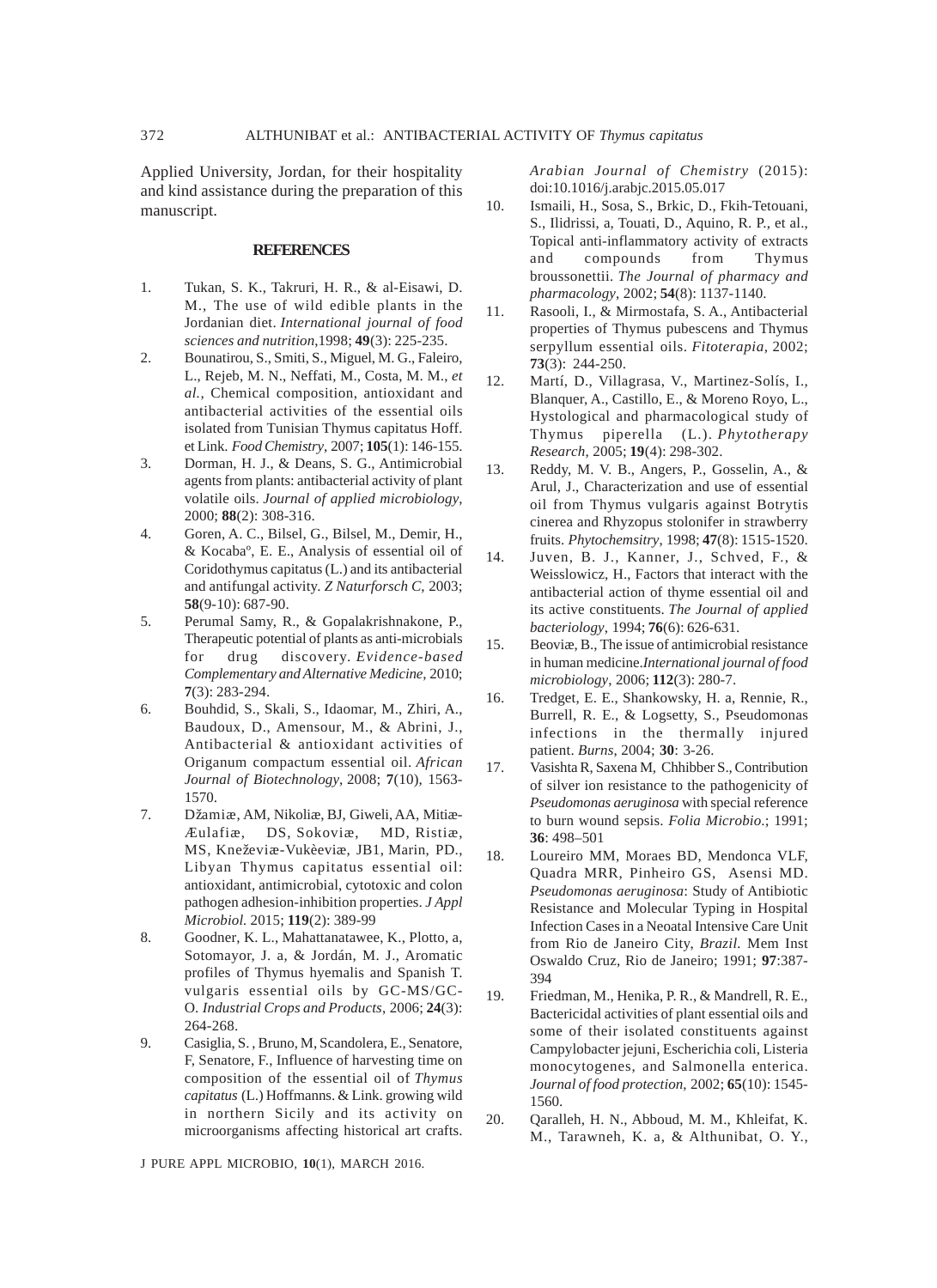Antibacterial activity in vitro of Thymus capitatus from Jordan.*Pakistan Journal of Pharmaceutical Sciences*, 2009; **22**(3): 247-251.

- 21. Tawaha, K.A., Hudaib, M.M., Chemical composition of the essential oil from flowers, flower buds and leaves of Thymus capitatus Hoffmanns. & Link from Jordan. *J. Ess. Oil-Bearing Plants* 2012; **15**: 988-996.
- 22. Pothier, J., Galand, N., El Ouali, M. and Viel, C., Comparison of planar chromatographic methods (TLC, OPLC, AMD) applied to essential oils of wild thyme and seven chemotypes of thyme. Il Farmaco 2001; **56**: 505– 511
- 23. Majali, I., Qaralleh, H., Idid, S. Z., Saad, S., Susanti, D., Althunibat, O., Potential Antimicrobial Activity of Marine Sponge Neopetrosia exigua. *Journal of basic and applied research* 2015; **1**(1): 1-13
- 24. Qaralleh, H., Idid, S., Saad, S., Susanti, D., Taher, M and Khleifat, K., Antifungal and antibacterial activities of four Malaysian sponge species (Petrosiidae). *Journal of Medical Mycology* 2010; **20**(4): 315-320
- 25. Cosentino, S., Tuberoso, C. I. G., Pisano, B., Satta, M., Mascia, V., Arzedi, E., & Palmas, F., In-vitro antimicrobial activity and chemical composition of Sardinian Thymus essential oils. *Letters in Applied Microbiology*, 1999; **29**(2): 130-135.
- 26. Mkaddem, M. G., Romdhane, M., Ibrahim, H., Ennajar, M., Lebrihi, A., Mathieu, F., & Bouajila, J., Essential oil of Thymus capitatus Hoff. et Link. from Matmata, Tunisia: gas chromatography-mass spectrometry analysis and antimicrobial and antioxidant activities. *Journal of medicinal food*, 2010; **13**(6): 1500-4.
- 27. Faleiro, L., Miguel, G., Gomes, S., Costa, L., Venâncio, F., Teixeira, A., Figueiredo, a C., et al., Antibacterial and antioxidant activities of essential oils isolated from Thymbra capitata L. (Cav.) and Origanum vulgare L.*Journal of Agricultural and Food Chemistry*, 2005; **53**: 8162-8168.
- 28. Tabanca, N., Bernier, U. R., Ali, A., Wang, M., Demirci, B., Blythe, E. K., Khan, S. I., et al., Bioassay-guided investigation of two Monarda essential oils as repellents of yellow fever mosquito Aedes aegypti. *Journal of Agricultural and Food Chemistry*, 2013; **61**: 8573-8580.
- 29. Karami-Osboo, R., Khodaverdi, M., & Ali-Akbari, F., Antibacterial effect of effective compounds of Satureja hortensis and Thymus vulgaris essential oils against Erwinia amylovora. *Journal of Agricultural Science and*

*Technology*, 2010; **12**: 35-45.

- 30. Kandil, O., Radwan, N. M., Hassan, a B., Amer, a M. M., El-Banna, H. a, & Amer, W. M. M., Extracts and fractions of Thymus capitatus exhibit antimicrobial activities. *Journal of Ethnopharmacology*, 1994; **44**: 19-24.
- 31. Marzouk, B., Edziri, H., Haloui, I., Issawi, M., Chraief, I., El-Ouni, M., Fnina, N., et al., Chemical composition, antibacterial and antioxidant activities of a new chemotype of Tunisian Thymus vulgaris oils growing in Sayada. *Journal of Food, Agriculture and Environment*, 2009; **7**(2): 263-267.
- 32. Hazzit, M., Baaliouamer, A., Faleiro, M. L., & Miguel, M. G., Composition of the essential oils of Thymus and Origanum species from Algeria and their antioxidant and antimicrobial activities. *Journal of agricultural and food chemistry*, 2006; **54**(17): 6314-21.
- 33. Lambert, R. J. W., Skandamis, P. N., Coote, P. J., & Nychas, G. J. E., A study of the minimum inhibitory concentration and mode of action of oregano essential oil, thymol and carvacrol. *Journal of Applied Microbiology*, 2001; **91**(3): 453-462.
- 34. Azaz AD, Irtem HA, Kurkcuoglu M, Can Baserb KH. Composition and the in vitro Antimicrobial Activities of the Essential Oils of some Thymus Species. *Z. Naturforsch*. 2004; **59c**: 75-80
- 35. Helander, I. M., Alakomi, H.-L., Latva-Kala, K., Mattila-Sandholm, T., Pol, I., Smid, E. J., Gorris, L. G. M., et al., Characterization of the Action of Selected Essential Oil Components on Gram-Negative Bacteria. *Journal of Agricultural and Food Chemistry*, 1998; **46**(9): 3590-3595.
- 36. Sikkema, J., Bont, J. A. de, & Poolman, B., Interactions of cyclic hydrocarbons with biological membranes. *The Journal of biological chemistry*, 1994; **269**(11): 8022-8028.
- 37. Ultee, A., Bennik, M. H. J., & Moezelaar, R., The phenolic hydroxyl group of carvacrol is essential for action against the food-borne pathogen Bacillus cereus. *Applied and environmental microbiology*, 2002; **68**(4): 1561- 8.
- 38. Denyer SP, Hugo WB., Biocide-induced damage to the bacterial cytoplasmic membrane. In Mechanisms of Action of Chemical Biocides Edited by: Denyer SP, Hugo WB. The Society for Applied Bacteriology,Technical Series No 27. Oxford Blackwell Scientific Publication, Oxford. 1991; 171-188
- 39. Jukic, M., Politeo, O., Maksimovic, M., Milos, Mia, & Milos, Mladen., In vitro

J PURE APPL MICROBIO*,* **10**(1), MARCH 2016.